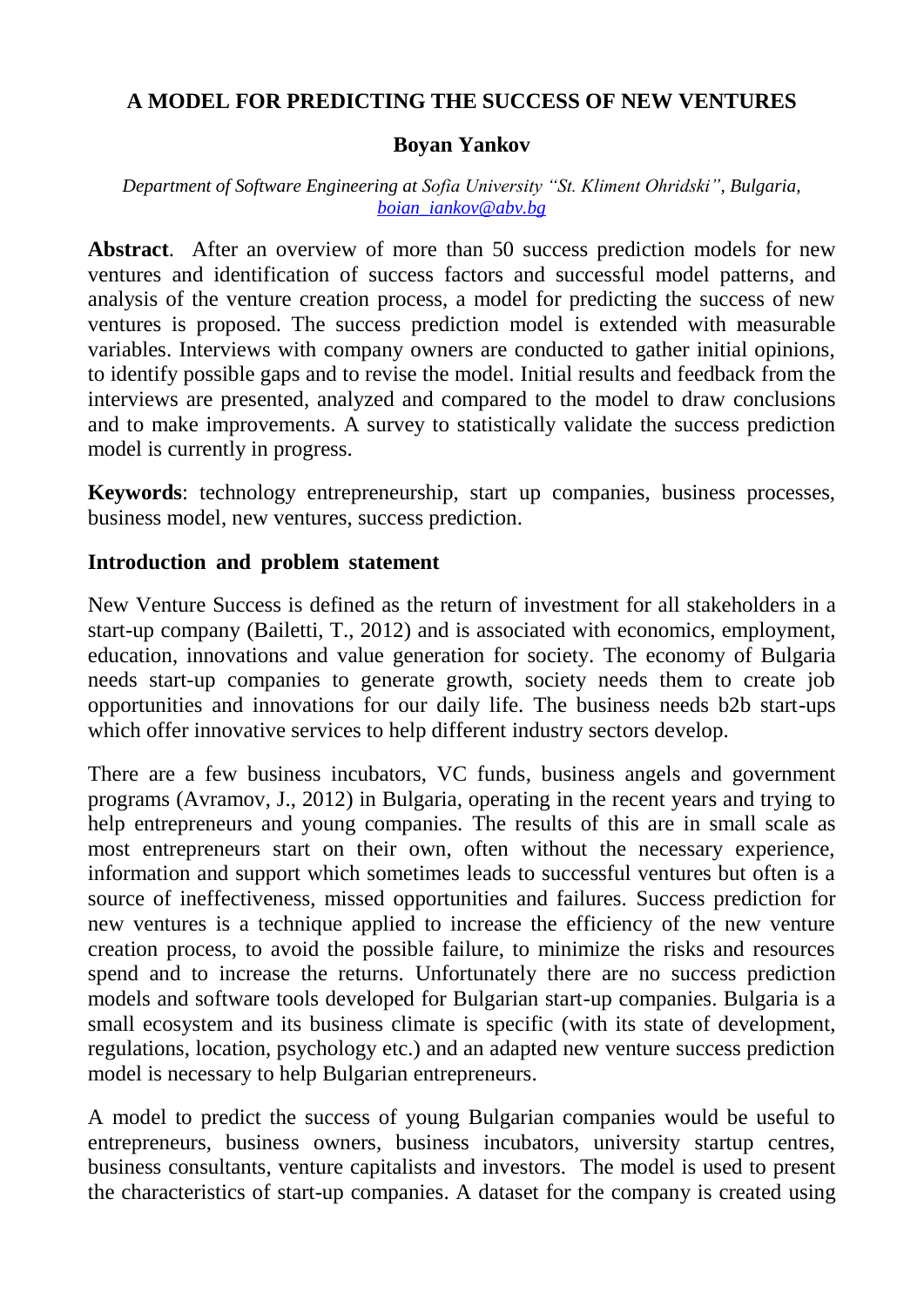the model, and this dataset is compared to statistical data in order to predict the success probability for the new company. The model can also be used to identify possible strengths and weaknesses of the company, to improve the general understanding of the stakeholders about the business, to measure the company"s progress over a period of time or to make comparisons.

## **Requirements for a new venture prediction model**

A detailed analysis has been performed by the author of this article in 2012 on 42 success prediction models (Yankov, B., 2012) to identify a model pattern introduced by Sandberg in 1986 and preserved in many models that follow after. Sandberg"s model initially includes an entrepreneur, a strategy and an industry structure and can be illustrated with the formula:

$$
NVP = f(E, IS, BS) \quad (1)
$$

Where NVP is the new venture performance, E is the entrepreneur, IS is the industry structure and BS is the business strategy.

Later studies based on Sandberg include other factors such as the human factor (the entrepreneurial team), the interaction between the company strategy and the industry structure and the available resources. The entrepreneurial team factor is arguably significant and often omitted in the models. Resources (such as assets) are often omitted in models as they are not important if funding is provided (for example in start-up competitions). Table 1 below (Yankov, B., 2012) is a result from a comparison analysis of prediction models – based on the company strategy and the industry structure, showing their similarities and differences:

| <b>Study</b>                  |                         |   | Strategy Structure Interaction Others |                             |
|-------------------------------|-------------------------|---|---------------------------------------|-----------------------------|
| Sandberg, 1986                |                         |   | X                                     | Entrepreneur                |
| Romanelli, 1987               |                         |   | X                                     |                             |
| McDougall, 1987               | V                       | V | V                                     | Origin                      |
| Stuart & Abetti, 1987         | V                       | V | $\boldsymbol{\mathrm{X}}$             | Environment,                |
|                               |                         |   |                                       | Entrepreneur                |
| <b>Kunkel</b> , 1991          | V                       | V | V                                     |                             |
| McDougall, Robinson & DeNisi, | V                       | V | $\overline{\mathsf{V}}$               | Origin                      |
| 1992                          |                         |   |                                       |                             |
| Bolland, 1993                 | V                       | V | X                                     | Origin                      |
| Stearns, Carter, Reynolds &   | $\overline{\mathsf{V}}$ | V | V                                     | Location                    |
| Williams, 1995                |                         |   |                                       |                             |
| Robinson, 1995                | V                       | V | V                                     |                             |
| Teal, 1998                    | V                       |   | X                                     | <b>Entrepreneurial Team</b> |
| <b>Ensley</b> , 1999          | V                       |   |                                       | <b>Entrepreneurial Team</b> |
| Teal & Hofer, 2003            | V                       | V | V                                     |                             |
| Shirokova & Shatalov, 2010    | V                       |   | X                                     | <b>Environment Factors,</b> |
|                               |                         |   |                                       | <b>Management Style</b>     |

Table 1. Comparison of NVP models based on Sandberg"s model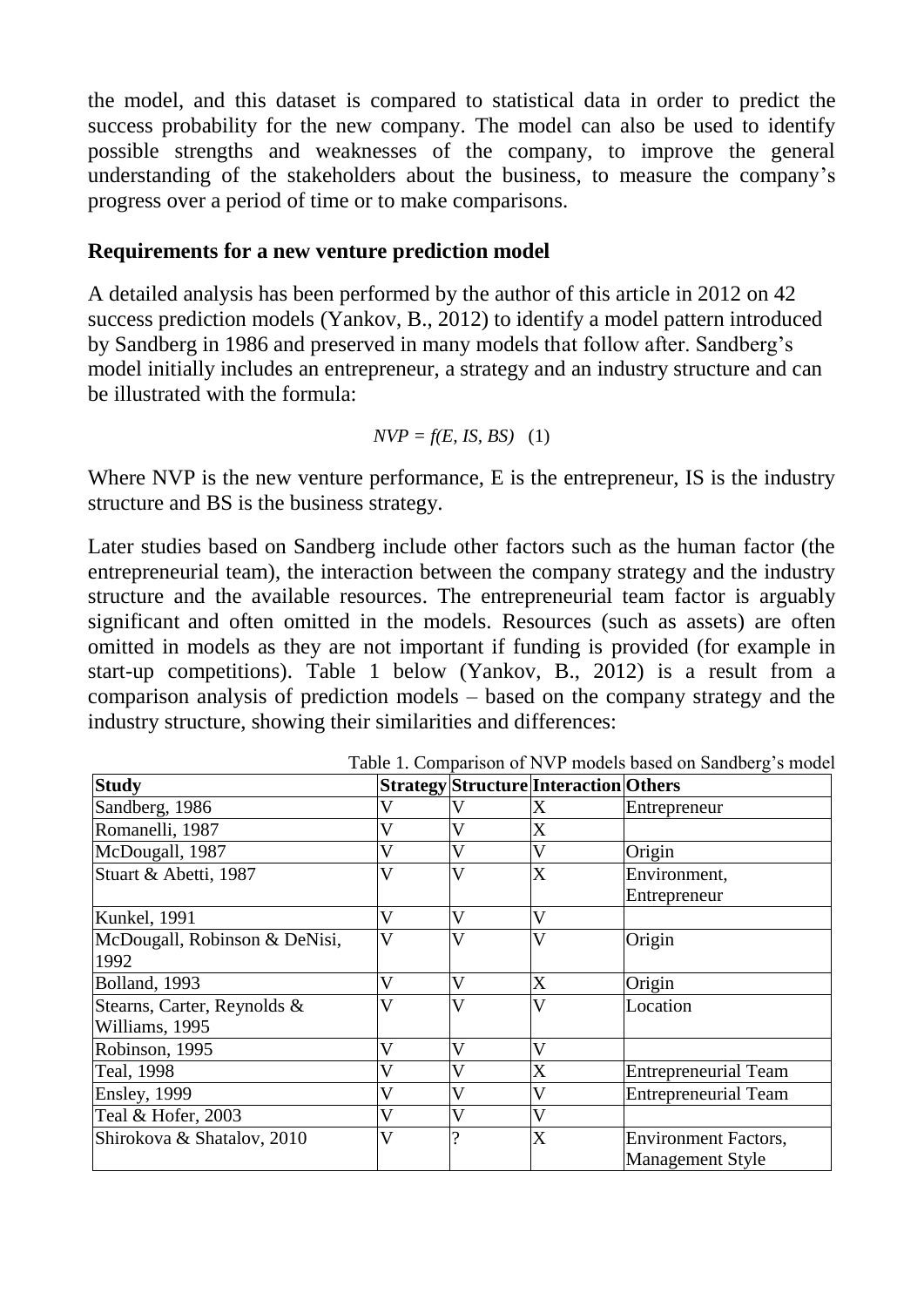Not all venture prediction models are based on Sandberg. For example, another success prediction model (Brüderl, J., Preisendöfer, P., Ziegler, R., 1992) defines the survival chances of newly founded organizations using three main factors: the human capital resources of the founder, the organizational characteristics and the environmental conditions. Many different models exist but are usually less popular

The conclusions of the analysis are that venture success prediction models based on Sandberg are a good blueprint for designing a new success prediction model. The model should include the following factors: company strategy, industry structure and interaction of the strategy and the structure. It would be beneficial to include other factors in the model as they could be statistically significant, such as the entrepreneurial team. The importance of the factors can be tested with a model validation and an analysis of statistical data. Every factor from the model must be measurable and defined clearly.

An extended NVP model (Chrisman, Bauerschmidt and Hofer, 1998) is suggested based on Sandberg"s model. The model also includes the resources and the organizational structure, processes, and systems developed by the venture to implement its strategy and achieve its objectives. The model is presented with the formula:

### $NVP = f(E, IS, BS, R, OS)$  (2)

In a study of venture prediction and venture creation models (Carland, J.W. and Carland, J.A., 2000), 22 venture success prediction models related to Sandberg"s model were analyzed including a few earlier models and 8 venture creation process models. They observed that most studies attempt to link certain variables, such as business level strategy and industry structure, to new venture performance. While there are many studies based on the linear model of new venture performance espoused by Sandberg, the results of the studies differ. They notice that Sandberg is unable to empirically link the characteristics of the entrepreneur to new venture performance. Most new venture research is centered on new venture performance as a function of the entrepreneur and therefore, despite his findings, Sandberg is unwilling to delete the characteristics of the entrepreneur from the model such as management competence and industry experience, because venture capitalists tend to value those characteristics.

JoAnn and James Carland identify the issue that there are few attempts to understand new venture creation. They analyze 8 venture creation process models and propose a process model. Start-up success can be aided by a model of the venture creation as a process. The venture creation process model proposed by the author of this article as presented in fig. 1 (Yankov. B., 2012) is based on the model by JoAnn and James Carland and on a model of technical entrepreneurship (Abbas, 2008). The model shows the process in its stages and context and serves as a starting point for revision of Sandberg"s NVP model.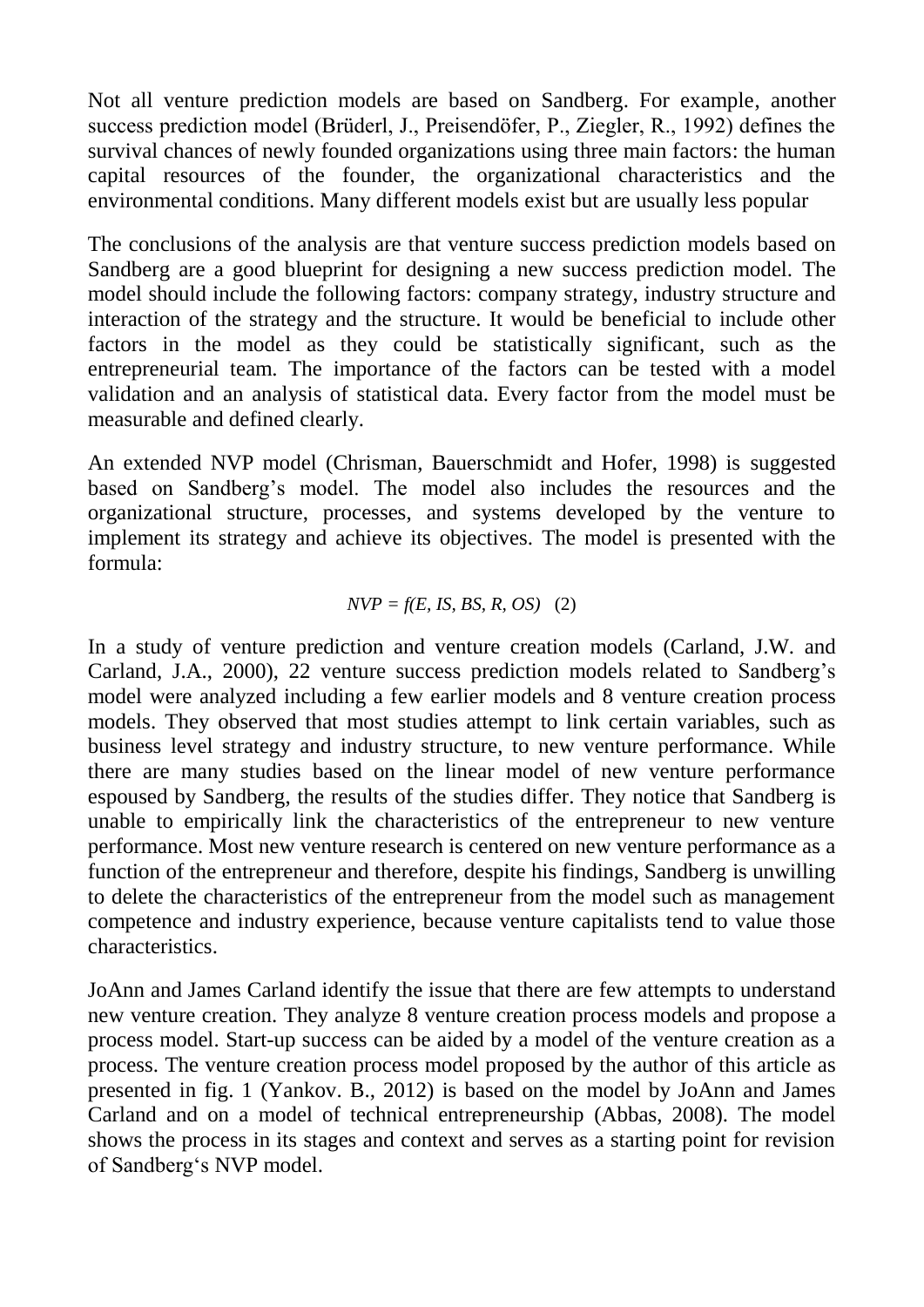

Fig. 1. Venture creation process model

## **A model to predict the success of new ventures**

By analyzing the requirements for a venture prediction model, the current paper proposes an extended new venture success prediction model based on Sandberg. The model is in the form:

$$
NVP = f(E, IS, BS, R) \quad (3)
$$

Where NVP stands for new venture performance, E is the entrepreneur, IS is the industry structure, BS is the business strategy and R are the resources.

Compared to the model by Chrisman, Bauerschmidt and Hofer the proposed model is lacking the organizational structure which is defined as processes and systems developed by the venture to implement its strategy and achieve its objectives. Developed processes and systems are part of the company"s intangible assets and therefore are part of the resources.

Each of the main categories in the company success prediction model is decomposed into subcategories as shown in fig. 2.

The entrepreneurial team category includes the personality and values of the founder (e.g., confidence, locus of control, tolerance to risk), the skills and experiences of the management team (e.g., technical, management, marketing skills, experience in similar position) and the teamwork (e.g., the ability of the team to work together and to generate value).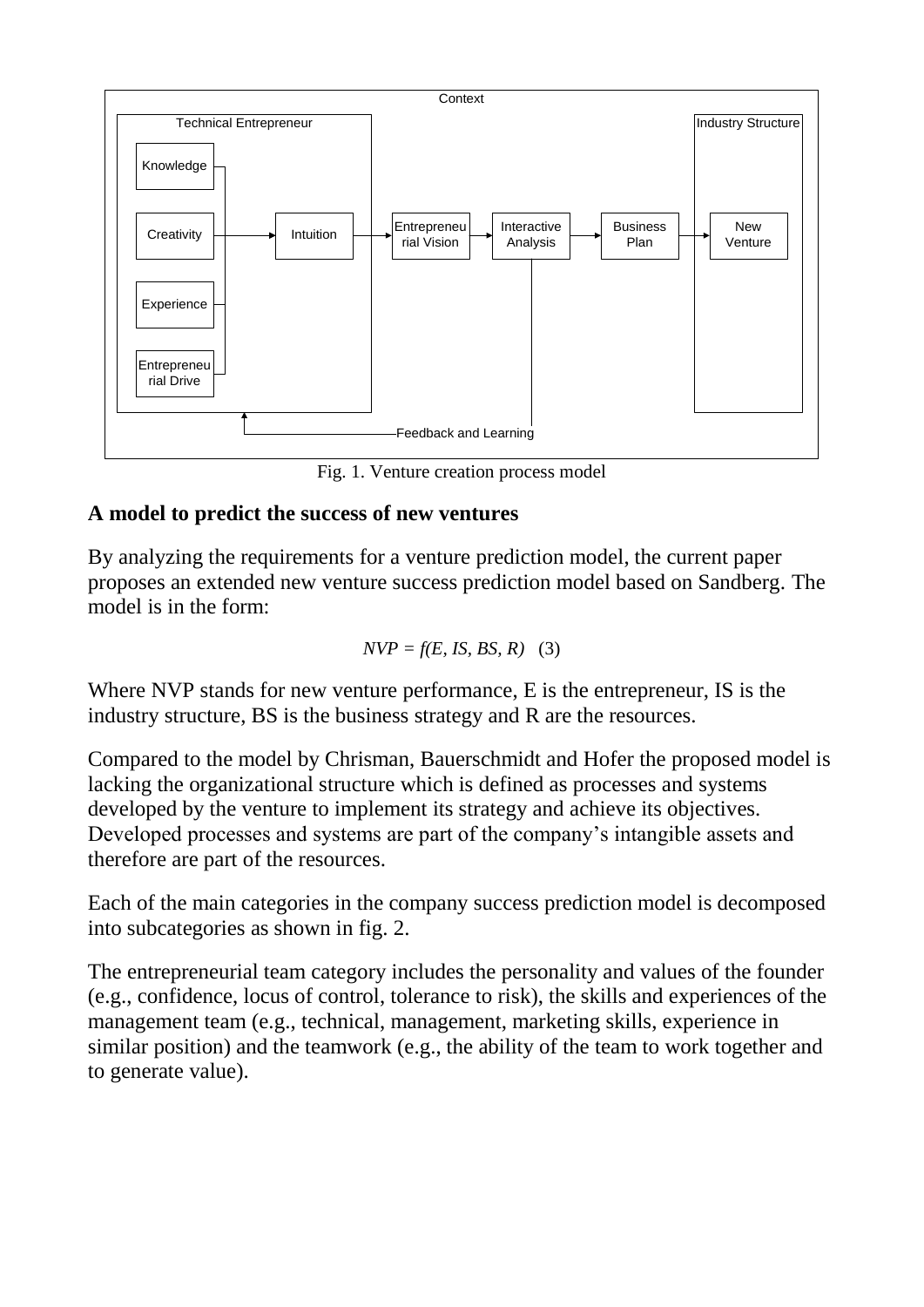

Fig. 2. New venture success prediction model

The business strategy category includes the planning (e.g., depth and breadth of planning efforts), the goals, the strategic direction (e.g., aggressiveness of company strategy), the entry strategy (e.g., pioneer, early or late order of entry), competitive advantage and strategic partnerships (e.g., partnerships with competitors, clients, government).

The industry structure category includes the characteristics of the industry (e.g, barriers, size, and predictability), the industry rivalry (e.g., competition) and the nature of buyers (e.g., concentration, heterogeneity).

The resources category includes the tangible assets (e.g., cash, inventory), the intangible assets (e.g., goodwill, patents, and social networks) and the funding source used (e.g., bootstrapping, venture capital or bank loan).

# **Qualitative research for the new venture success prediction model**

A qualitative research has been performed to discover prevalent trends in opinions and to gain a better understanding of underlying reasons and motivations of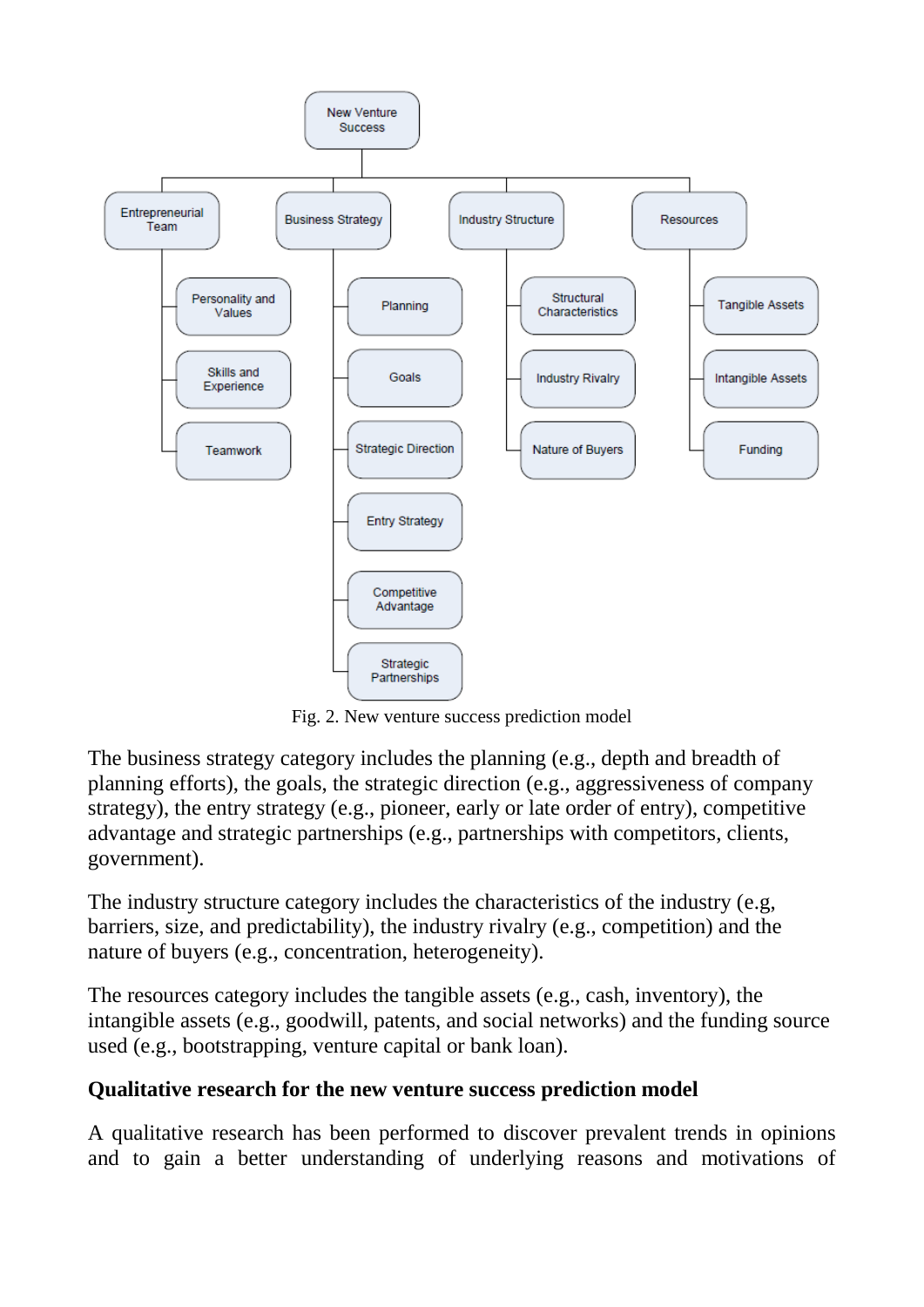Bulgarian entrepreneurs. The technique used is conducting an in-depth interview on a small number of non-representative cases using the following interview guide:

Interview Guide for Venture Prediction Model

- 1. What is the main area of operation of your business?
- 2. What is your position in the business?
- 3. How long has your business been operating?
- 4. What do you think about the New Venture Prediction model?
- 5. Do you find any gaps in the model? What exactly?
- 6. Do you think the model has unnecessary data? What exactly?
- 7. Do you think that а software to predict the success of start-ups and young companies would be beneficial for your business and how?
- 8. What do you think about the criteria from the model: are they understandable, are they measurable, could you estimate them, would you add anything?

The summary of the results from the qualitative research is illustrated in table 2.

| Question No    | <b>Qualitative Research Results</b>                                                 |
|----------------|-------------------------------------------------------------------------------------|
| 1              | The areas of operation of the companies are information technologies, medicine      |
|                | and agriculture.                                                                    |
| $\overline{2}$ | All respondents are company owners.                                                 |
| 3              | The companies were founded 1 to 5 years ago and all of them are currently active.   |
| $\overline{4}$ | All respondents described the new venture success prediction model as logical       |
|                | and correct.                                                                        |
| 5              | The respondents did not find any gaps in the model but they suggested many          |
|                | improvements and additions regarding the individual criteria.                       |
| 6              | The respondents did not find any unnecessary data in the model.                     |
| 7              | All respondents think that a software to predict the success of start-ups and young |
|                | companies would be beneficial. Only some of them are ready to pay for the           |
|                | software but all of them would use it if it was free. They would use the software   |
|                | to help their start-ups and initial researches, for assessment of the company, for  |
|                | localization and improvement of weak points.                                        |
|                | Some of the interviewees will trust the software but other will first need a proof: |
|                | information about the algorithm and the underlying logic, details and explanations  |
|                | about the model.                                                                    |
| 8              | The respondents described most criteria as logical, clear and measurable. They      |
|                | were able to understand and answer most of the questions without difficulties.      |
|                | However they had uncertainties about many questions regarding the team, the         |
|                | personality and the industry. None of them knew their personality type. All         |
|                | interviewees requested definitions for management or marketing terms that they      |
|                | did not understand or misinterpreted.                                               |
|                | The respondents suggested many improvements and additions regarding the             |
|                | individual criteria.                                                                |

Table 2. Summarized results from the qualitative research of opinions about the NVP model

The respondents are five Bulgarian entrepreneurs and owners of young companies operating in the field of information technologies, medicine and agriculture. The companies were founded 1 to 5 years ago and all of them are currently active. All companies were founded without any help from business incubators, VC funds,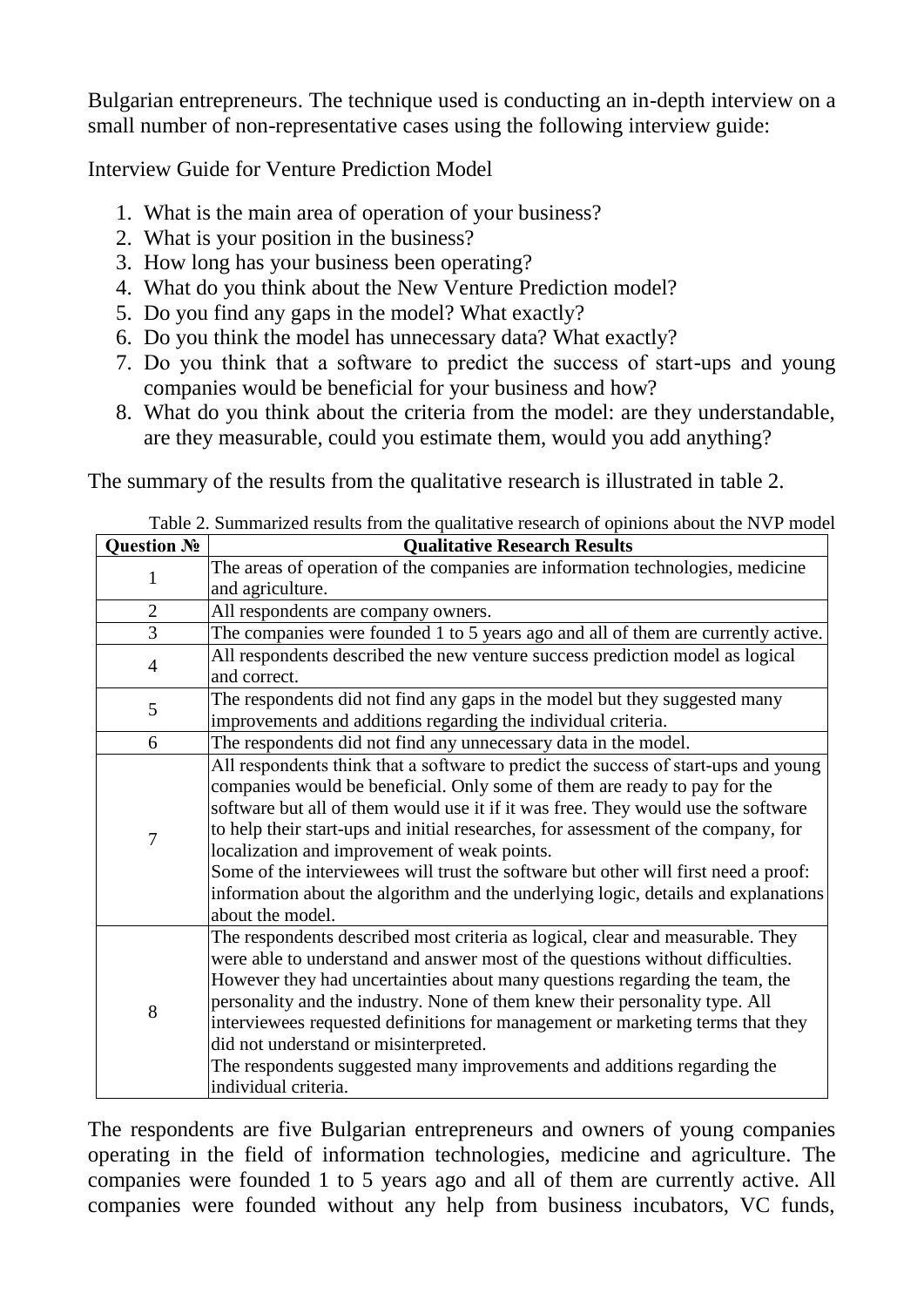business angels or the government and used bootstrapping as initial funding source. The duration of each interview was 0:30 to 2:30 hours depending on the responses and the demonstrated interest by the interviewee.

All respondents described the model as logical and did not find any significant gaps. I.M. – owner of a web design company said: "The model is logical and does not have any substantial gaps. It has improved by adding additional categories to the traditional model". V.V., owner of internet trading company thinks that "The model covers the main areas". They identified all categories as important for company success and did not find any unnecessary data. L.M. owner of a bio agriculture company said, "There is nothing to remove".

All interviewees demonstrated interest in the study and shared that а software to predict the success of start-ups and young companies would be useful to them. However some of them remain reserved about the practical implication, the usefulness and the logic. I.M. – owner of a web design company thinks that, "The results will not be taken seriously unless there is a logical explanation and a list of weak points. I need the weak points to make improvements in the business." P.P. owner of a specialized medical devices distribution company said that the software "would be useful. It will focus the attention of the entrepreneur on details such as the team and the strategy." P.M – owner of a software development company said that "It"s good to have such a product on the market and I will use it, if it is free, but if it is paid, I would rather make my own research".

The respondents were shown the individual criteria representing the subcategories in the model diagram and the draft of a survey. They were able to understand and answer most of the questions without difficulties. However they had uncertainties about many questions regarding the team, the personality and the industry. I.M. reported that the team is unimportant for company success and only the management (core) team is important and suggested that a definition of "entrepreneurial team" is provided. The interviewees did not have information about their personality type (Myers-Briggs classification). Some of them did not understand or misinterpreted general management and marketing terms such as "product portfolio". The respondents requested that definitions of all terms are provided in order to interpret the questions correctly. The interviewees identified the human resources (the entrepreneurial team), the clients, the unique product and the competitors (and also the competition analysis) as the most important factors for the success of the young company. They suggested many improvements and additions to the survey draft which will be taken into account in the quantitative research.

# **Conclusion**

The interviewees expressed a clear interest in the research and a need for a software for predicting the success of young companies and for suggesting possibilities for improvements. This is a proof that Bulgarian entrepreneurs need such tool to help them develop their businesses. Business owners have a positive altitude and are